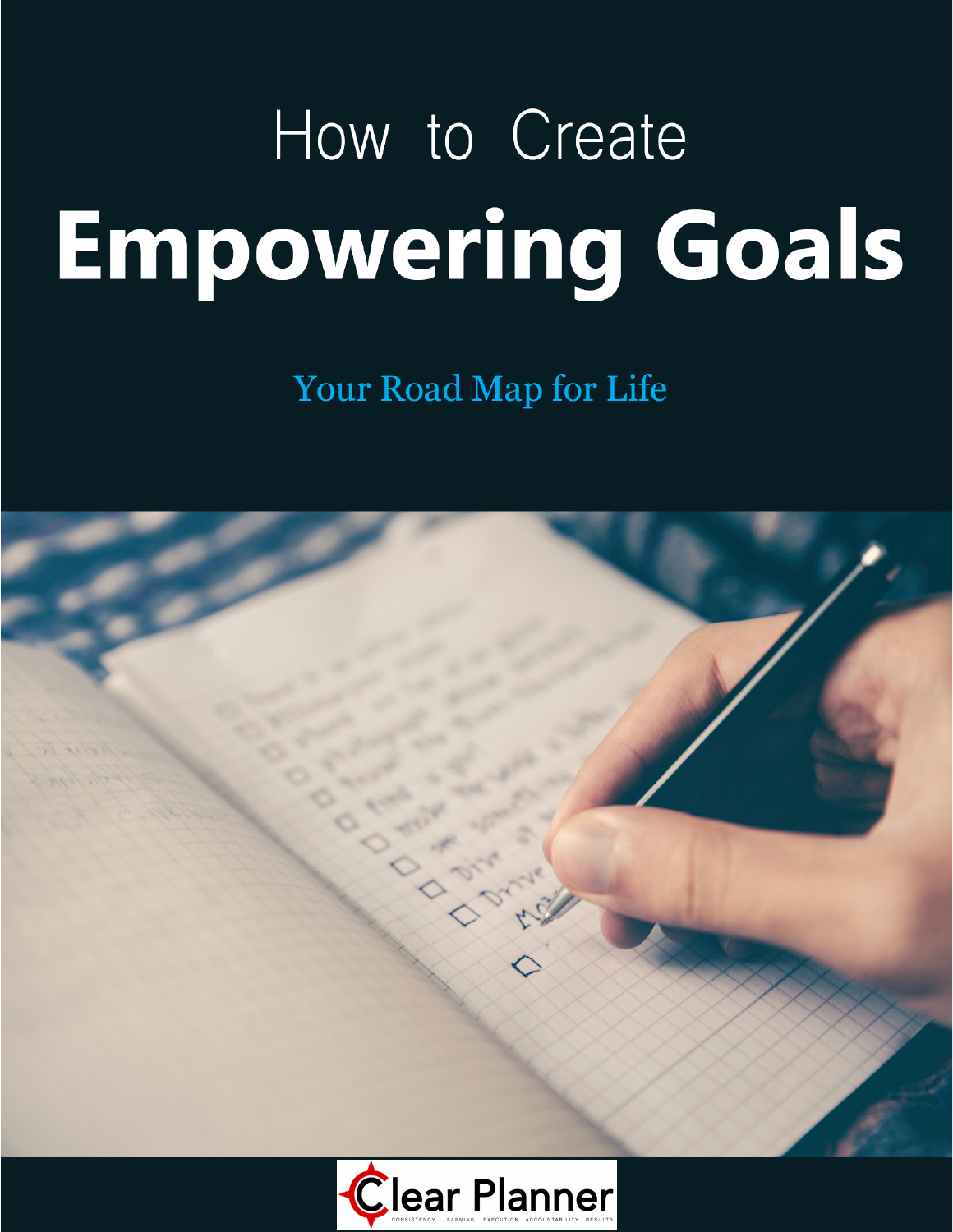Goal setting is a process of intentionally laying out the want or need for a new skill or project in a step-by-step manner. Once the goal is clearly identified, a plan of action is created to accomplish it.

Goal setting requires a thoughtful plan and a set of steps to be successful. It requires hard work and dedication. Goal setting is essentially deciding to take control of your life by identifying where you want to go and working toward that goal.

# **Why Having Life Goals Is Important**

Having life goals to some may sound like a waste of time, but overall, it is a critical practice to adopt. Any expert will suggest it to help you assure your success. Whether you like where you are now or you are having trouble in your life, set out some life goals that are important to you so that you can work toward them.

This method works because, beyond the goal itself, the experience of working toward the goal provides so much more joy and excitement and fabric to your life. Without goals, you essentially have nothing to look forward to and it's easy to fall into despair. But when you know where you're going and how you'll get there, life becomes fun, exciting, and worth living. In a sense, setting life goals is setting your plan or road map to life and how you plan to ride it.

#### **A Sense of Purpose**

Goal setting provides a sense of purpose. It redirects your focus to completing something – whether it be daily, monthly, or yearly. It motivates you to continue your daily life. Each goal you set is another day to look forward to. For example, if you know that walking 30 minutes a day leads to better health, and you check off each day over a year, it helps you understand why you're doing it.

#### **Essential to True Happiness**

When you set life goals, you are essentially making a life plan: a life plan to true happiness. For each goal you set, no matter what steps it has, the end goal is happiness because you know once you accomplish that goal, you will be happier in the end. Each goal you set allows you to get more of what you want out of life.

#### **Focus and Motivation**

Setting goals provides a sense of focus and motivation to an everyday life that generally may be convoluted. With each goal that is set, there is also a clear end in sight, which motivates you to continue and accomplish each goal.

The desire to achieve the goal and seeing the finish line provides the determination and drive to get it done. Without goals, your time could likely be wasted on pointless tasks that lead nowhere. You may be busy, but you won't be productive without goal setting.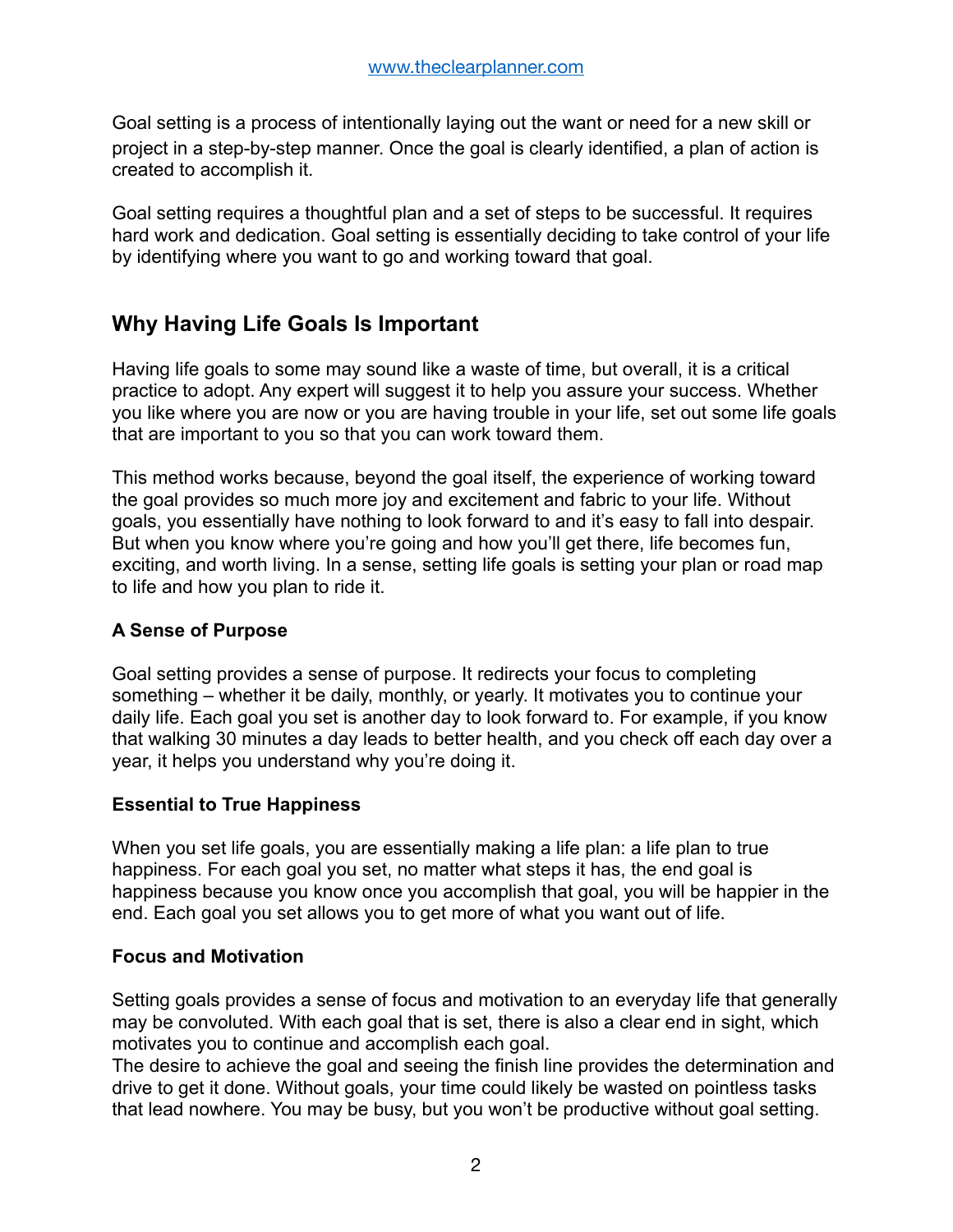#### **Sense of Pride**

Nothing feels better than working hard and accomplishing a set of goals. Achieving your goals will fill you with a sense of pride in yourself and what you can do. Setting goals is also another way to track your accomplishments because they are all written down, and you can check off each milestone as they are completed. As these goals are accomplished and then visually represented by the marks on your calendar or the weight you've lost or the degree you've earned, your confidence will rise as well.

# **Why Some People Achieve Goals, and Some Don't**

The practice of setting life goals has a process that is important to follow, which includes goal setting, action scheduling, and implementing. Of course, there is also testing and tracking periodically to ensure your ideas are working, but in general, goal setting includes more than just writing down some dreams.

Writing down a goal does not mean you will accomplish that goal. It only means that it is what you want out of life. But to achieve the goal, you must do the work required to achieve it.

For example, if you wrote down a goal to write a 100K-word novel within the next year, you'll have to realistically plot how much time you need to accomplish your goal in the time you have set – ending up with a daily task list that will ensure the job gets done if you do the tasks.

There are plenty of reasons why some people achieve goals and some don't. Understanding these reasons is essential so that you can be sure to be one of the people who do achieve theirs through SMART goal setting (more on SMART later).

#### **Fear of Failure and Rejection**

For most people, the fear of failure and rejection alone will prevent them from trying. Don't let this happen to you. Research shows that failure and rejection is the best way to learn something new. As Robert F. Kennedy once said, "Only those who dare to fail greatly can ever achieve greatly."

#### **Not Knowledgeable about How to Set and Achieve Goals**

Probably the second most common reason why people fail to achieve their goals is that they don't know how to set them up correctly in the first place. Goals need to be clear and as specific as possible to work. Most experts suggest that you use SMART goal setting to help yourself succeed. That means a goal needs to be specific, measurable, attainable, realistic, and timely or time bound. Basically, that just means that you need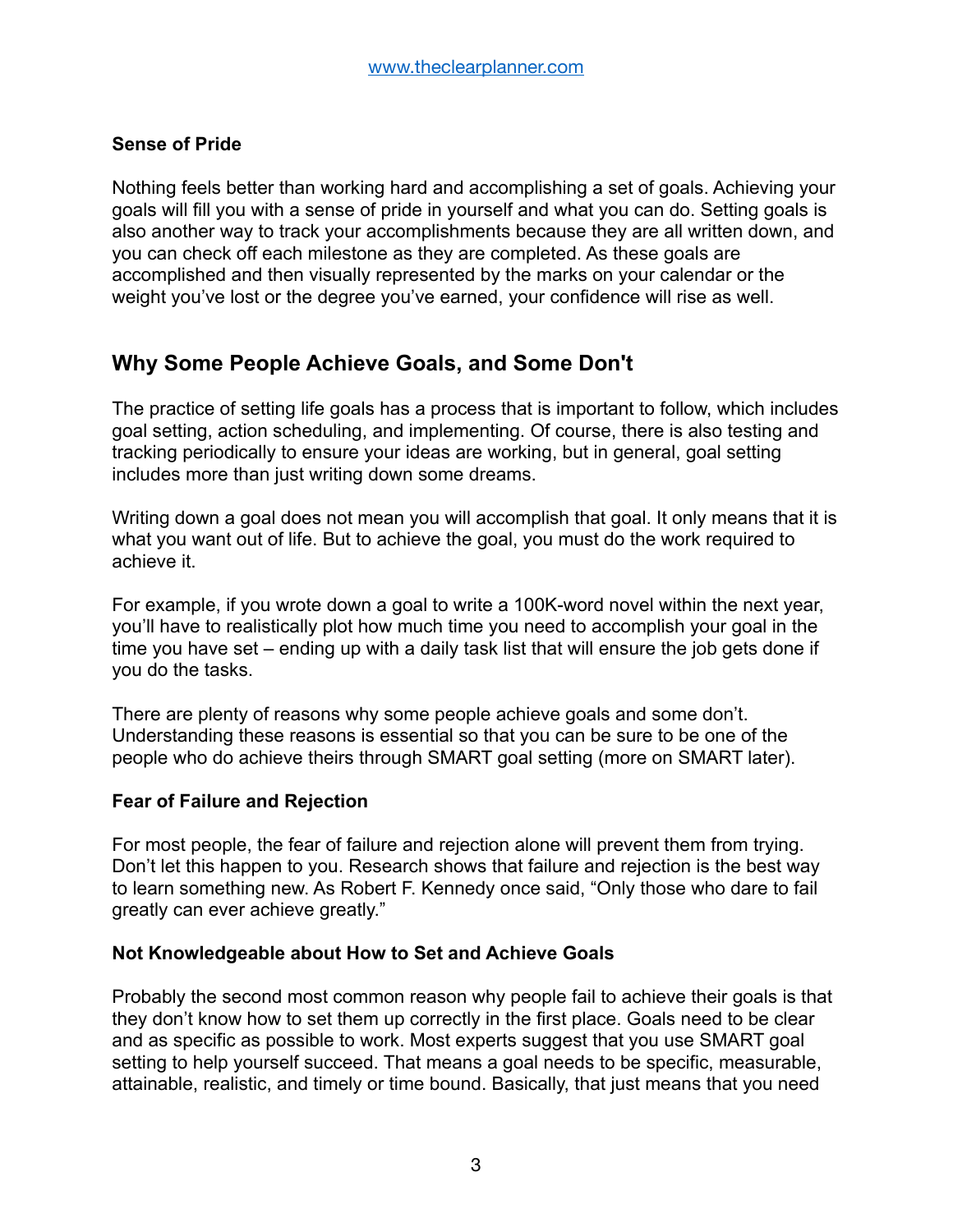to know precisely what you want to accomplish, how you're going to get there, how you'll know you got there, and that it's possible to do it.

For example, a goal that is as vague as, "Make \$10,000 a month" doesn't tell you anything, nor does it provide a sense of direction.

How do you want to make \$10,000 a month?

You may want to make \$10K a month, but can you really do that in your current career path or educational path?

When you set out goals, make them very clear and visualize yourself completing them as you go along. If something along the way doesn't feel right or you feel lost, you need to keep redefining these goals to make them even more clear. You should be able to look at your calendar today and see what you've scheduled to do, and know that if you achieve those small tasks, which goal it's advancing you toward.

#### **Sense of Unimportance**

The difference between someone completing a goal and not achieving a goal is often not what you know, but the confidence you have in your ability to achieve your goal. The person who completed the goal knew they had a path to get it done, and because of that, they did the work to ensure success.

Don't let doubt and a sense of unimportance prevent you from accomplishing a goal. It only leads to a lack of confidence and self-sabotage that you don't need to feel.

#### **Too Much Too fast**

Often, people avoid goals altogether because they become overwhelmed. Sometimes succeeding is scary. Alternatively, you may have bitten off more than you can chew, and due to that, you didn't set your schedule realistically.

Slow down and realize time is on your side and one of the reasons that we set goals in the first place. It breaks down a seemingly impossible task into small chunks or steps that you can take each day until you finally reach your main goal.

Just because something is hard doesn't mean you can't do it either. The harder it is, the better it will feel in the end when it is over. As you accomplish each goal, you will gain new skills and knowledge that will only make it easier to accomplish your next goal.

## **How to Create Empowering Goals**

Setting goals is not as easy as thinking of a couple of goals and just moving on. To fully accomplish these goals and truly get the value from them, you need to change your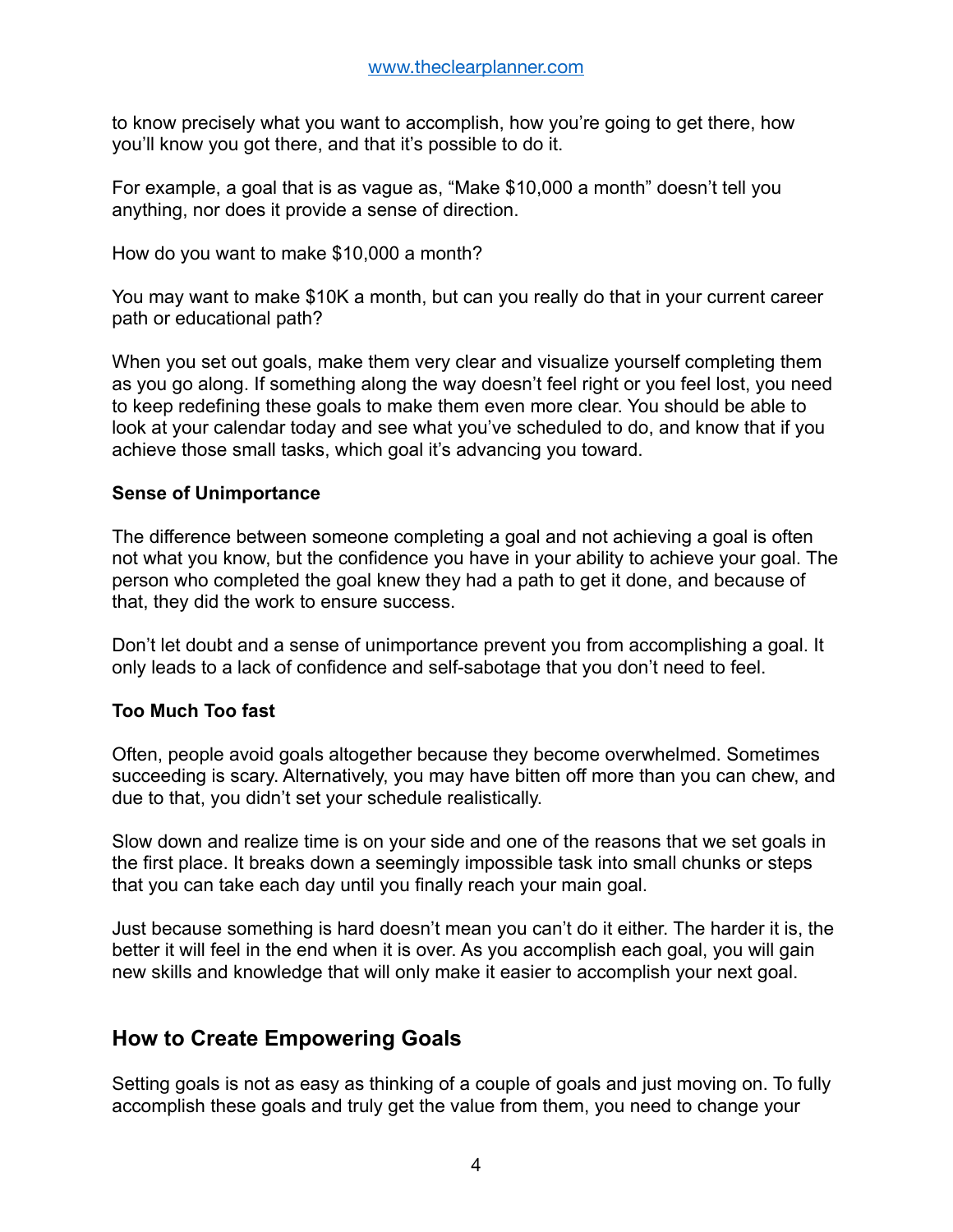ways and practice it daily. Setting goals is not something you should forget about. It needs to be well thought out and planned.

#### **Search within Yourself**

Set goals that are right for you and what you truly want out of life. If you are setting goals that are against your values and who you are as a person, you are unlikely to finish them or feel happy while doing it.

Believe it or not, it is easy to get into other people's goals and think it's what you want yourself to make them happy. If you find yourself struggling to accomplish something, take a step back to see if it's genuinely what you want out of life before moving forward.

#### **Write Them Down**

This might sound a bit obvious and silly, but when you write something down, you are telling yourself that it is vital to you. Writing it down creates a visualization of the goal in your mind. Once you visualize something, your brain sees it as more attractive and therefore makes the desire to get it done, especially when the steps have been written down clearly.

## **Set Daily Goals**

Practice daily goal setting by waking up each morning and setting five to ten small goals each day based on your bigger goals. For example, if losing 30 pounds is a goal for you, set actions within the goal, like eating a salad before each meal, so you get full from nutrient-rich food and eat fewer calories.

The goals can change as your life goes on, which is essential. This practice alone will exercise your brain into knowing what you want. As these goals truly change to your interests, they will become more empowering and achievable to you.

## **Create a Vision Board**

A vision board is a collection of pictures, words, and/or stories that help you visualize what you want out of your life. Creating a vision board puts your goals into your imagination in a realistic way that you can truly see happening.

The vision board creates a visible image in your mind that makes you desire that goal more. This vision board prevents you from forgetting about the goal because you will be forced to see it every day when you look at your calendar. Not only that, but you will also have the memory of putting it together. Taking time out of your day to create something puts yet another layer of desire, giving you more motivation.

#### **Believe It Can Happen**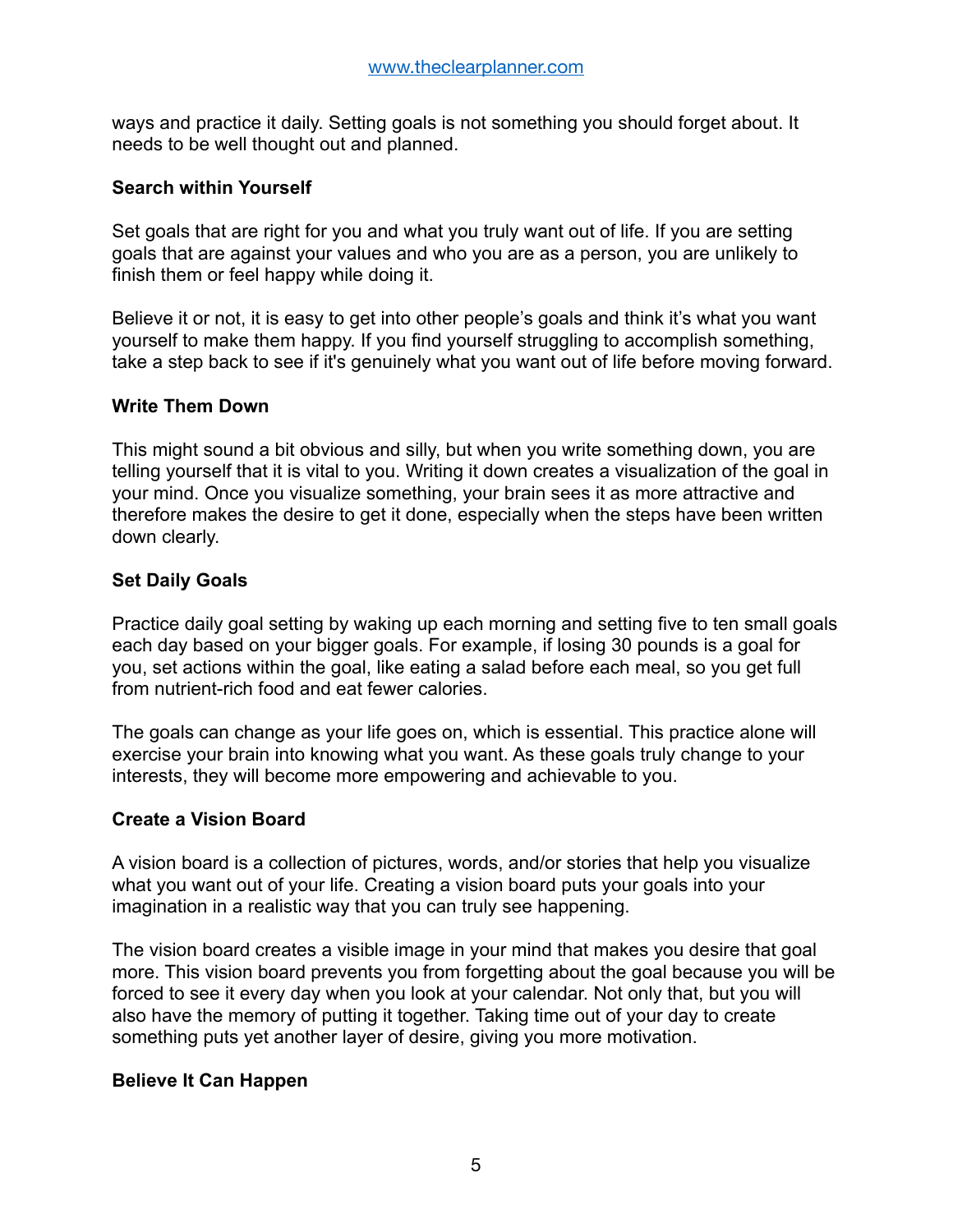If you ask any professional athlete or successful person, the number one advice they'd likely give is to visualize your success or, in other words, "fake it until you make it." This is because the feeling of already achieving what you want out of life gives you the confidence and determination to keep going and therefore accomplish the goal. The more you want something and believe it can happen, the harder you'll work at achieving it.

## **Focus on Your Progress**

Create a system that allows you to track your progress. Again, this is another tool to enable you to visualize your goals more. The more you can imagine your future and the success you are working toward now, the more you will want to continue.

# **Be SMART**

No discussion about goal setting can leave out the example of George T. Doran, a consultant and former director of corporate planning for the Washington Water Power Company, who published a paper on the idea surrounding the acronym SMART for goal setting.

Creating SMART goals ensures that any goal you set has a higher chance of being seen to fruition. Let's go over quickly what the acronym means. Use this every time you set a goal to ensure that there is a path to success created for you from the process.

**Specific:** Goals need to be specific

Who, what, when, where, and why do you want to accomplish this goal? The more transparent the intention, the more apparent the plan to achieving the goal. Instead of saying, "I want to start a YouTube channel," get more specific about what the channel is about and when you want to start publishing.

**Measurable:** Goals need a way to be measured

What will you use to determine that this goal has been accomplished to make the goal more tangible and measure progress?

This might be as simple as yes or no, or a number. For example, if you want to lose weight, you know the number you want to lose. Instead of saying, "I want to lose ten pounds," you might say, "I want to lose ten pounds in five weeks starting on November 1<sup>st</sup>. I'll lose weight by walking 30 minutes a day at the park and eating nutrient-dense food with at least 1500 calories per day.

The idea is to make sure that whatever you are using to measure it will accurately reflect success to provide motivation. From the earlier example, if you only lost five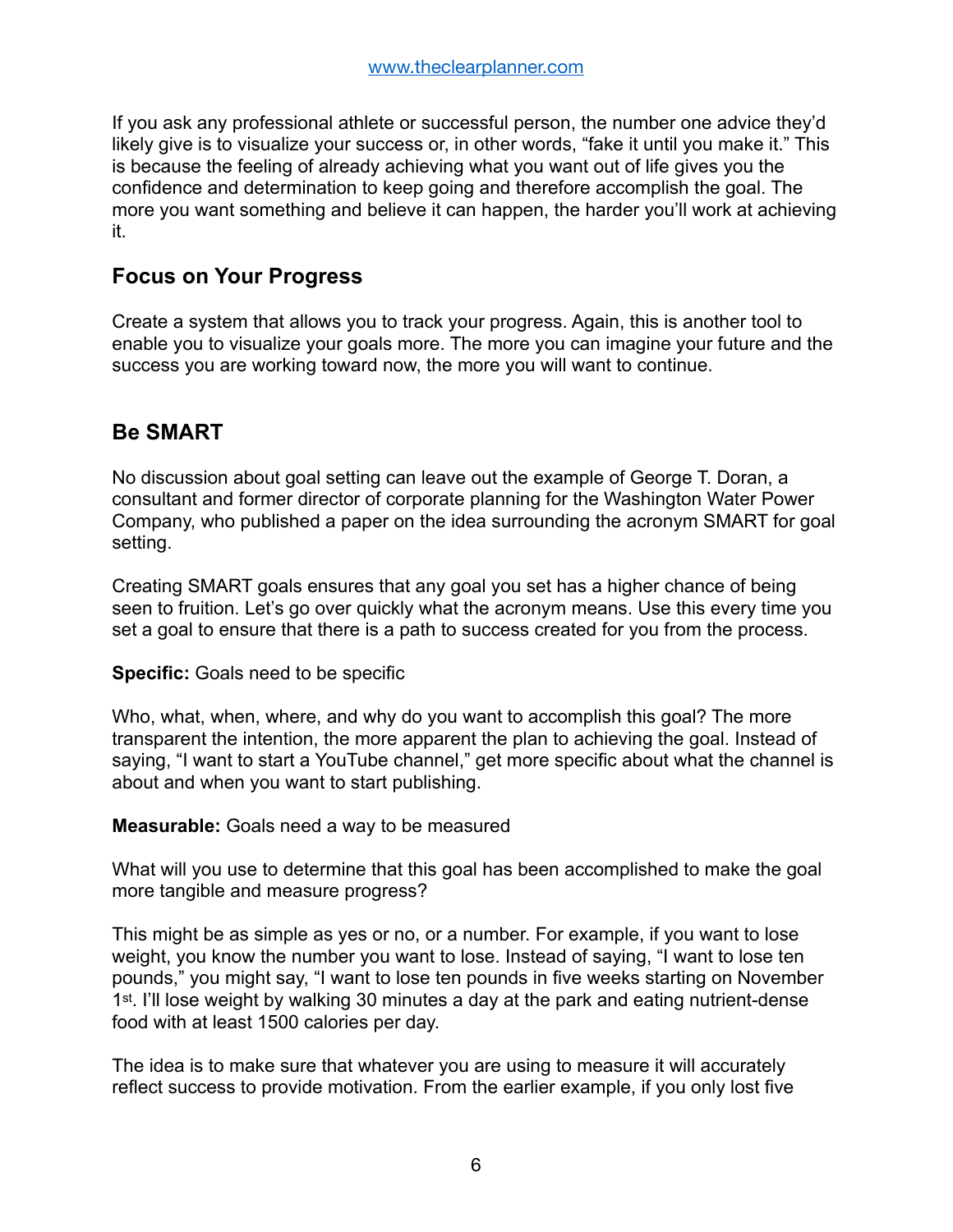pounds out of the ten, you have now estimated how far you have come along and can see how much longer you must go.

**Achievable/ Attainable and Actionable:** Your goal needs to include how and be attainable

What do you need to do to able to do the goal? Do you need to acquire more skills or more time for it to be achievable? Maybe one of your goals is to receive a promotion at work in two years but to accomplish this goal you'll need to acquire a certificate or, in other words, obtain more skills first to be prosperous. Just add that step to your goal to make it happen.

**Relevant and Realistic:** Your goal can't be pie in the sky or have nothing to do with your life

Is the goal relevant to what you need right now? If you're a 42-year-old with severe arthritis, it's not realistic to say you're going to climb Mount Everest, but you may be able to do something else smaller.

Is the effort worth the value you will receive in the end? To know if you are truly working on the most relevant goals, order them from the most valuable reward to the least. Then you can see which goal on top should be the one you work towards the most.

#### **Timely and Time-Bound:** Is your goal time-bound?

Your goal must be time-bound because if there is no set time or date of completion, chances are you won't get it done. Setting a time and date provides an incentive to keep going and provides a way to measure.

The time factor also helps with planning. From the weight-loss example earlier, if you know you want to lose ten pounds in ten weeks, then you can break that down into a more natural, more attainable goal of one pound a week. That alone will make it seem more manageable, and due to that will provide you with more willpower to get it done since the changes in your life will be relatively small.

SMART goals are beneficial for most people, no matter if they're goal setting for life or business. Goal setting that is done this way will produce much better results for you throughout your entire life.

# **Strategic Planning and Prioritizing**

Setting goals requires strategic planning and prioritizing. If you just write down a bunch of goals without any real thought or plan of action, it may take a while to accomplish them, or unfortunately, you may not accomplish them at all. It is easy to forget without an actual plan, but a real system is essential to your success.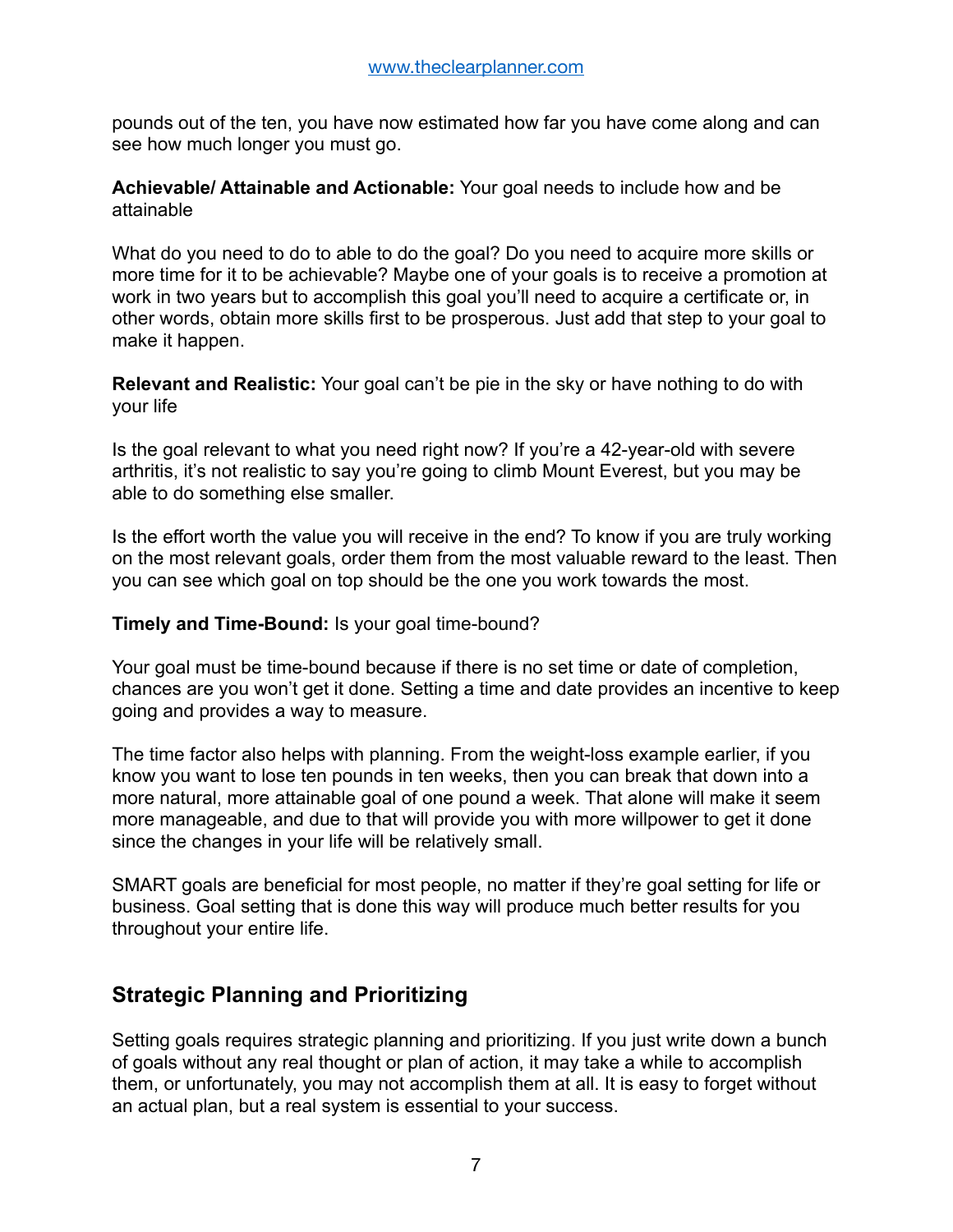#### **Set a Personal Goal**

What do you want, and why do you want it? Take time to visualize why you want to accomplish this goal. Is there a real meaning behind it? Is the meaning behind it truly worth your time and energy? Is the why about you or someone else?

To prioritize your time and plan to achieve your goals, you must be honest with yourself and figure out the why to these goals as well – this is how you will know the next steps for every goal that you set.

#### **Break It Down**

Determine the steps necessary to make it happen. Break down this big goal into baby steps or small daily goals that will ultimately allow you to achieve the big, hairy goal.

For example, if you want to complete a triathlon in a couple of months, what would you need to do? How would you break down your daily schedule to ensure you have the training and skills to succeed at completing the triathlon?

Most likely, you will schedule in good sleep and eating habits, while also creating daily tasks that will increase your swimming, running, and biking times slowly but surely during the training period.

#### **Set Habits**

Determine the necessary habits to achieve your goal. Setting habits will make achieving your ultimate goals easier. What can you do every day so that one day you will do it without thinking? That's the power of habits. Just like you can have a bad habit, you can also create good habits.

Maybe your goal requires you to get in eight hours of sleep each night, or you want to meditate each night before bed. Whatever it may be, there are little things you can set to make it easier. You just need to be a bit creative and be willing to turn everything you want to do into a habit.

#### **Map Out the Process**

Be specific in how you will take each step and create each new habit. Determine what obstacles might get in your way and figure out the solutions to these obstacles. Identify which steps are a priority and which are secondary. Document steps, deadlines, and the success of each as you go along.

#### **Create Your Daily Plan**

Set out the specific actions you need to take every day to reach your goals. Each day before you start your day, create a daily plan of action. Remember, even very small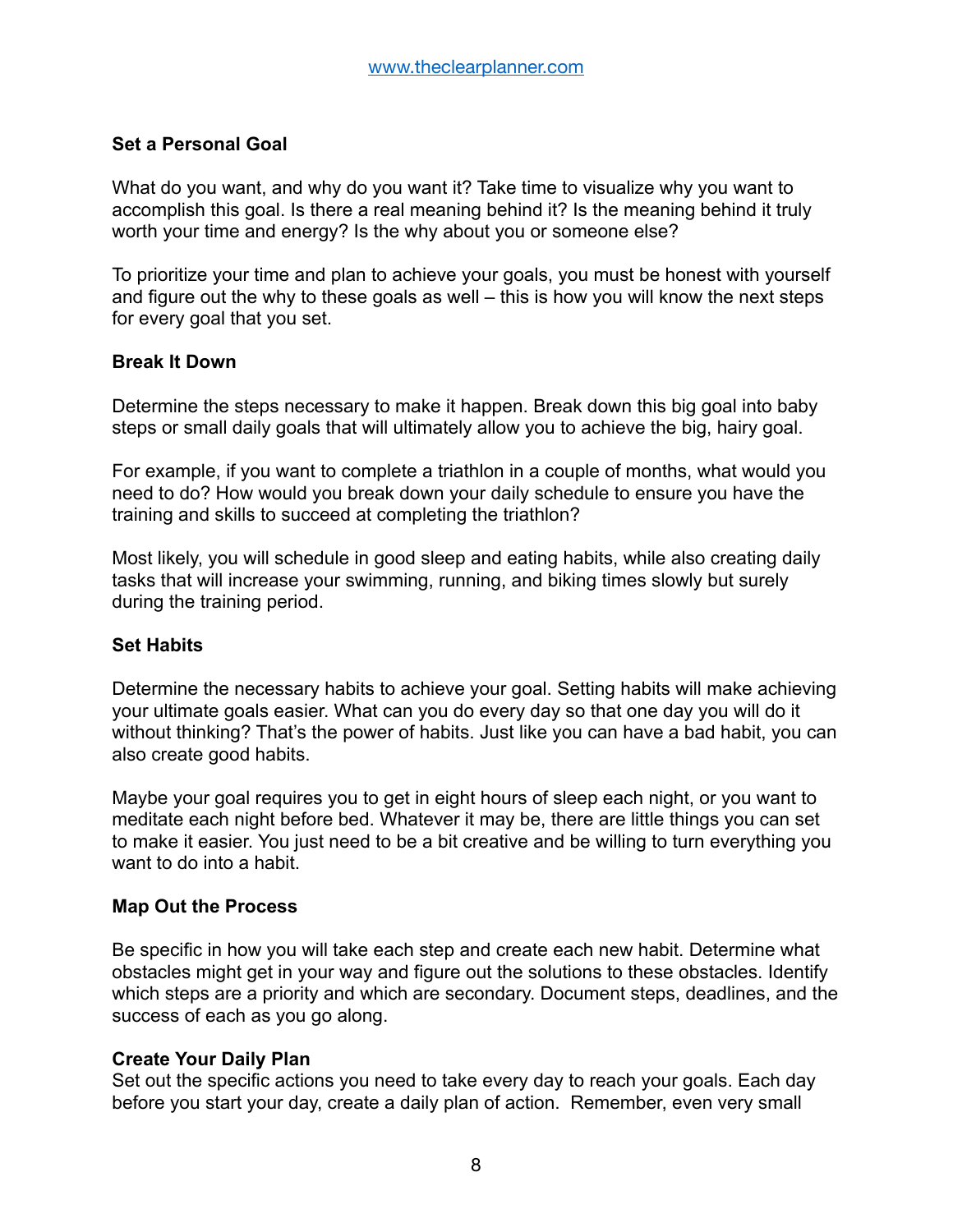daily tasks can make a huge difference. Want to get more steps in every day? Set the intention and put it in your schedule.

This way, you have a visualized plan of action and know what you need to do each day before it even starts. There may be some roadblocks along the way, but at least you have a roadmap to guide yourself back to the right path if needed.

Only you hold the key to unlocking your full potential, setting proper goals can help get you there. While this may seem overwhelming and easier said than done, it is as easy as plotting your realistic course and following it. Eventually, achieving your goals will seem second nature to you.

# **You and Only You Hold the Key to Unlocking Your Full Potential**

The truth is, all the power resides with you. If you follow the process of goal setting and implement your plans, you really will see a lot more success than if you just sat back and waited for something to happen. Let's look at the ways you can take control of your life with goal setting.

## **Take Baby Steps**

Set small goals that you can do and perform daily. Even if they sound too easy or are repetitive, if these baby goals get you to achieve your ultimate goal one day, it'll be worth it. You may feel silly trying to do a plank for one minute each day, adding 20 seconds each day, working toward a goal of a 15-minute plank. But in the process, you'll see how small daily actions get results.

Alternatively, what if your ultimate goal was to become a successful YouTuber? What are some daily goals you would set each day to do this? You might come up with a list of content to create, then from that, create a list of activities you need to do each day to produce one video a week. Each of these steps from your list is necessary daily to reach this goal.

## **Create New Habits**

Set yourself up to create new habits that will allow you to reach your goals automatically. Habits are one of your most powerful tools to achieve results because once you set a habit, it's hard to break.

Researchers say it takes 21 days to make a habit of something. Once you create a habit, you won't feel like you need to try so hard anymore because it will become second nature to you.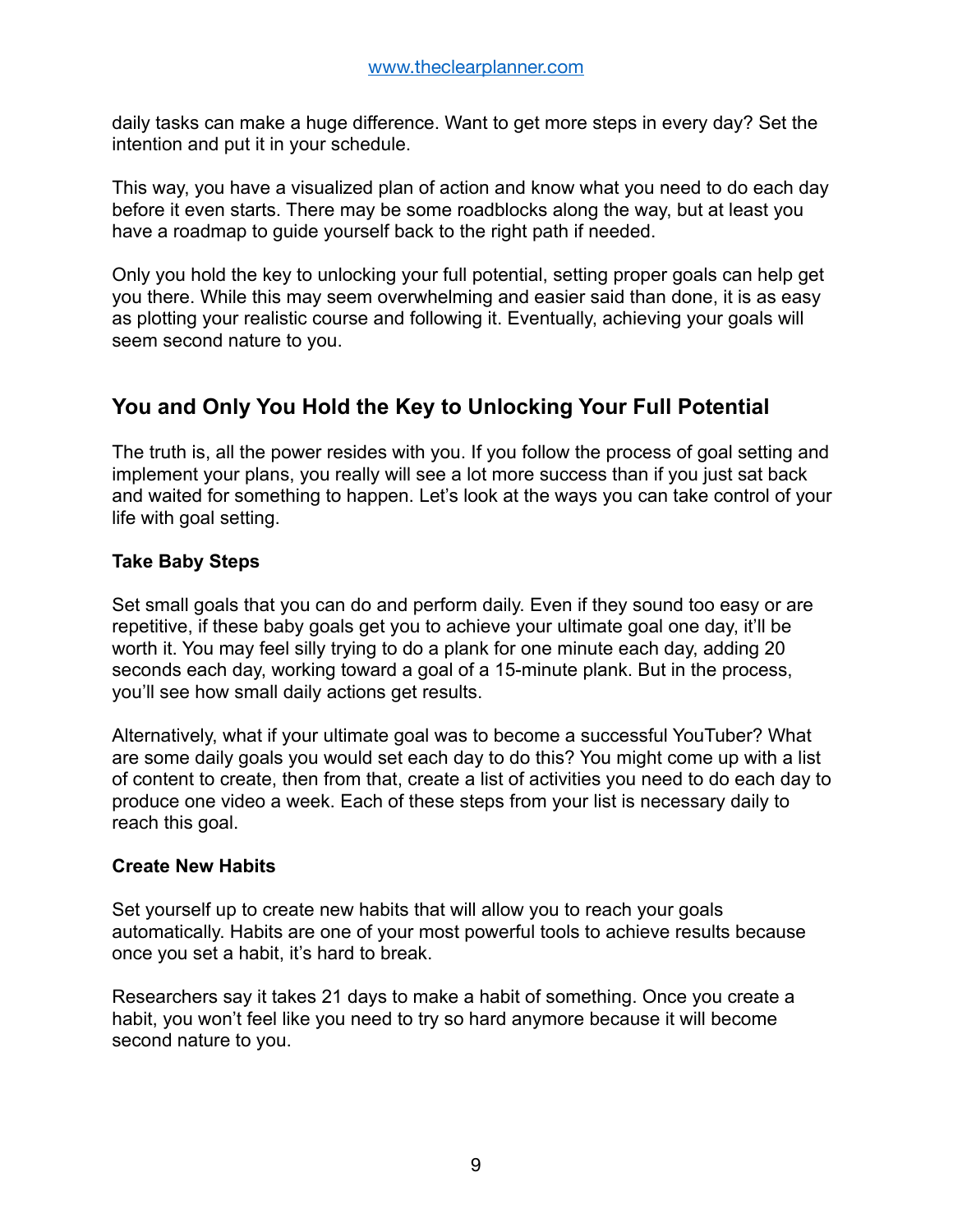On the other hand, you may have developed some bad habits that need to change for you to accomplish your goals, and that is a little harder, but you can do it by replacing the habit with a good habit.

#### **Have and Foster a Positive Mindset**

Change your mindset so you are continually thinking and talking about what you want to achieve, and the good things you're doing, over the things you don't want to do or can't do.

Don't continue to dwell on why you aren't getting the results you want. Even if you make a mistake, learn to move on and stay positive. The more you focus on the negative and what you can't do, the more likely you are to waste your time and not get anything done. If you have the confidence to continue to do something, ultimately, you will be successful.

#### **Reward Yourself**

Ideally, if you are setting the right goals for yourself, you don't need much motivation to get you to achieve them. However, we all have some rough days and need a little push to keep going.

An excellent way to do this is to set up rewards after each goal is accomplished. Make these rewards something you know you will look forward to. After all, if the prize isn't so exciting, what is the point? But don't make the prize something that will sabotage any of your goals. For example, if you want to be healthy, don't make these rewards about food.

Overall, the objective is to realize that achieving your goals in life is all about you and what you do to get there. Your actions or lack of actions speak volumes. If you don't achieve your goal, chances are that you are not doing enough to get there. Look deep inside yourself and see what you can truly change about you and in your daily life to make it easier.

# **Charting Your Progress**

While you are setting goals, it is also essential to keep a chart of your progress so that you know you're on the right path. Charting your progress allows you to stay focused, and it also quickly helps you to identify areas on your path that need improvement.

If you don't keep track of your progress, you could just be wasting your time. If you don't chart, how do you know where you are and if you are indeed improving? Also, how will you know if the action you're taking is correlated to the result you achieve?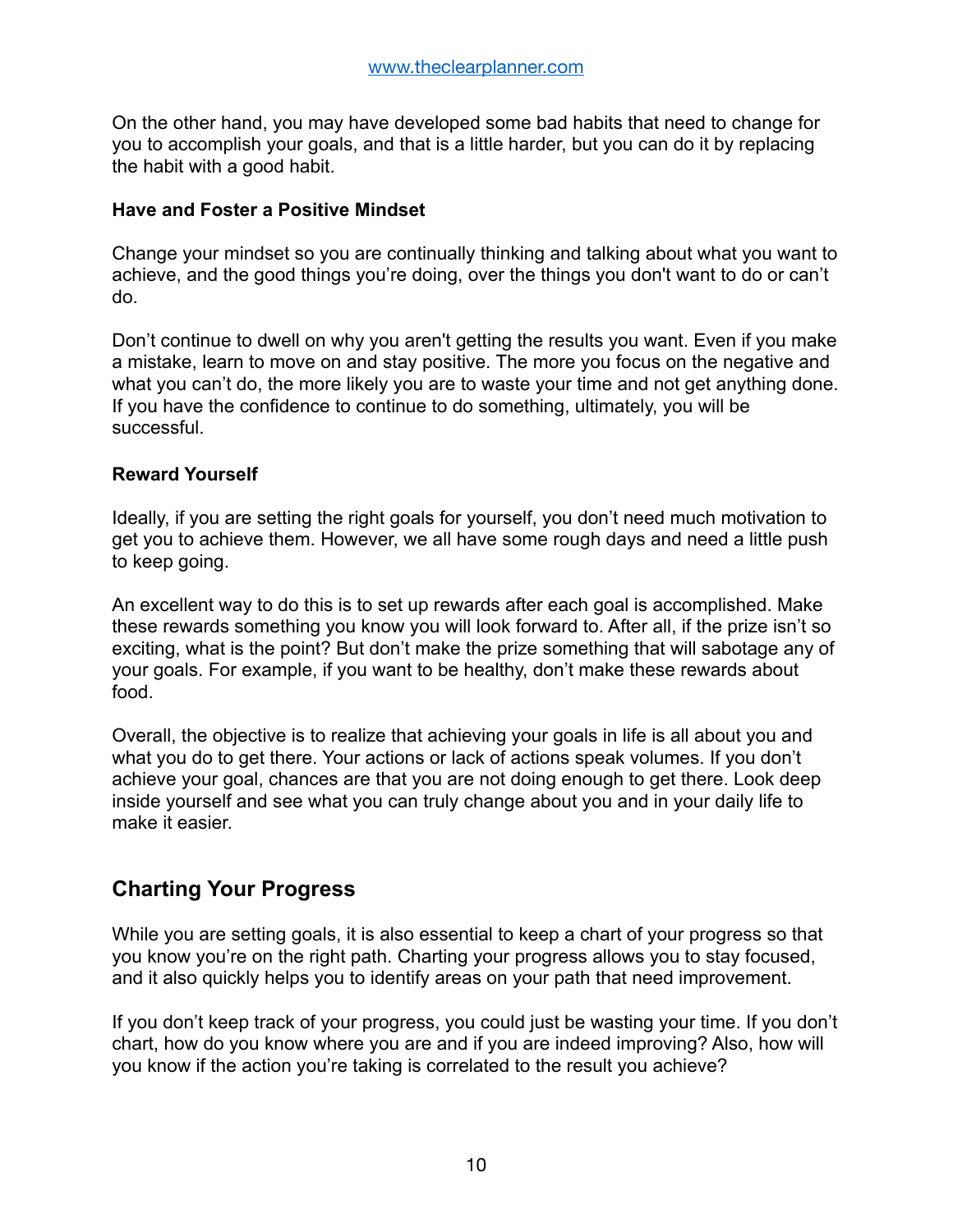Charting your progress allows you to evaluate your actions over time and making sure you are doing what needs to be done to get there. Without assessing your efforts and making changes likely, it's hard to achieve anything. And you won't be able to easily repeat your success if you do have it.

#### **Reasons Why Charting Works**

- **It's your accountability system –** Charting your progress can be used to keep you accountable for your actions. Providing visuals incites motivation. If you see daily that you are accomplishing something, more than likely, you will continue that streak and not break it.
- **It keeps you motivated –** As you see your results each day, and a task gets marked off your to-do list, you will want to continue to do more because you'll start to realize you are going to succeed.
- **It keeps you consistent –** Creating a chart provides consistency because each chart lists the same sort of criteria to follow each day. Doing the work towards your goal daily is the key to success.
- **It gives you a sense of fulfillment each day –** Filling out your progress each day will provide a sense of accomplishment and purpose. As your day ends and you fill out your chart, you will see all the hard work you have done to get closer and closer each day to your ultimate goal.
- **It allows you to see and fix bad habits quickly –** As each day is finished and filled with information, you will learn over time what habits are preventing you from reaching your dreams. Charting down your accomplishments, thoughts, and feelings each day will highlight areas that need to be improved faster than if you weren't keeping track from the start.

#### **What to Chart**

- **Goals –** Keep a running chart of your goals, big and small. Make sure it is clearly visible and can be edited daily as goals can change as time goes on. Make one list for your ultimate goals and one for goals you can achieve daily. Trello.com or even Basecamp.com are great tools to use for charting goals.
- **Daily habits to achieve your goals** Chart any habits that you need to practice to achieve your goal. Even include bad habits you would like to kick that are preventing you from reaching your goal. Putting these in a calendar that is also shared with your smartphone is helpful.
- **Feelings about your progress –** Include a section that allows you to express your feelings about your progress, whether it be negative or positive. Any opinions you have, express them. Get them out on paper or video so you can physically hear and/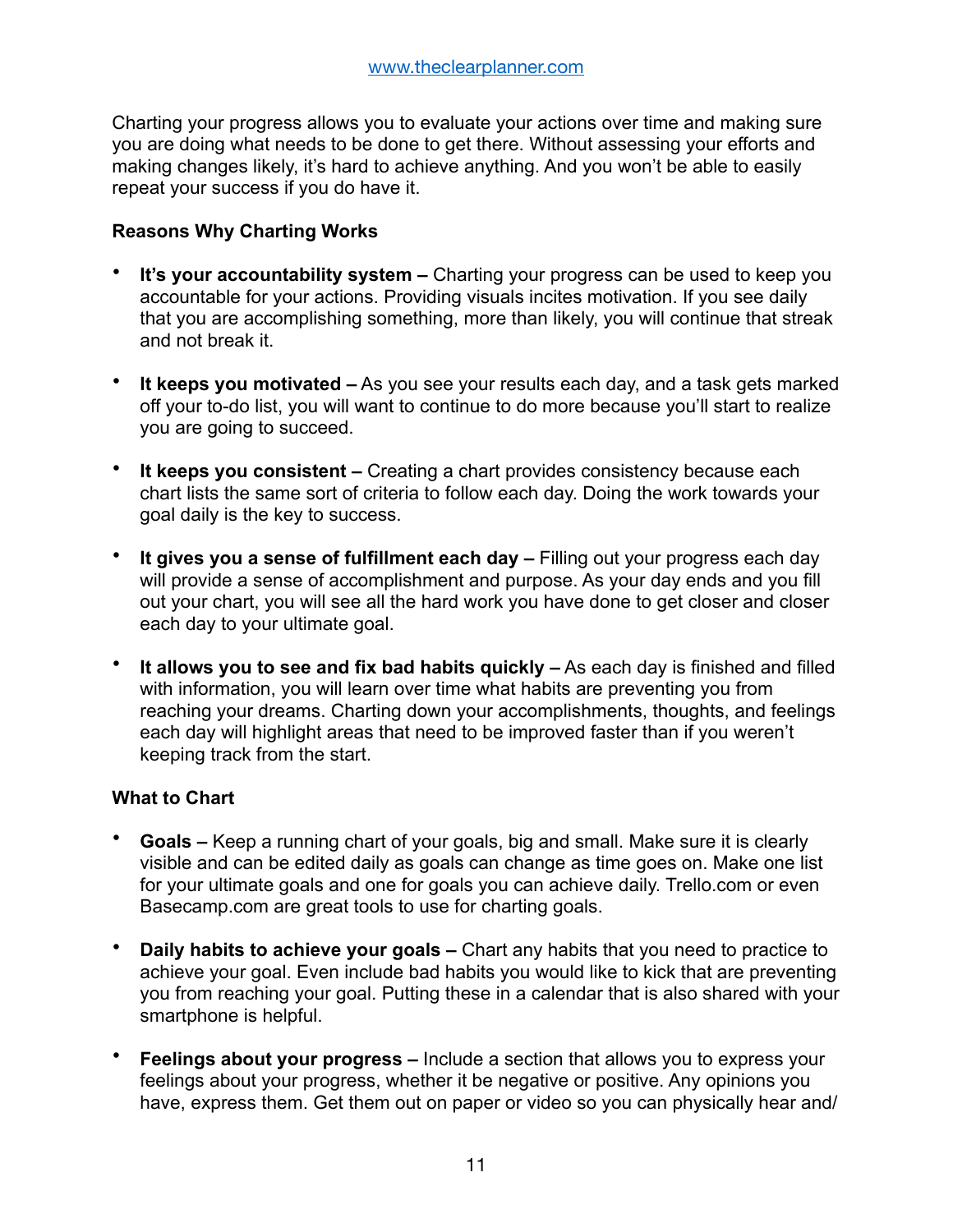or see it. It is important to note that while goals should be challenging, they should also be fun and exciting to go through rather than unbearable. If it's intolerable, you need to change something.

• **Reactions to progress –** As you complete each day of action, record your response to it. Did you feel excited that you completed the goals you had for today? Do you feel sad or overwhelmed? Again, this is important so you can re-evaluate the goal. See if after days or weeks of working towards that goal, it's worth it after all.

#### **Ways to Chart Progress**

- **Planner –** A great way to keep track is by simply adding it to your planner as if it's a date. Not only will it be a great resource to look back on, but it will also ensure you accomplish it because you already blocked out the time to do it.
- **Journal –** If you love to write, then just use a daily journal or diary. At the end of your day, write down what you achieved and how it made you feel.
- **Video Diary –** Start recording at the end of your day any helpful information -for example, your feelings about your goal and why you would like to achieve it. These video diaries could even be uploaded to YouTube to keep you accountable or also find like-minded individuals who could provide motivation.
- **Applications –** In today's vast world of technology, there are several smartphone and computer applications you can download. You can even use Excel to make charts and lists of information to keep track of.

Note: [Joe's Goals](http://www.joesgoals.com/) is a great web-based tool that allows you to keep track of goals easily. It even provides a daily score to gauge your success and other tools that help you kick bad habits.

# **Ways to Practically Guarantee Your Success**

Believe it or not, we have all have the power within ourselves to practically guarantee success. By researching and examining what is realistic and attainable, you can first make sure you only set goals that you can reach, and only the goals you really want to spend time on.

Succeeding is honestly as easy as doing. In the moment, it may seem hard – probably because you're looking at the giant hairy goal's result instead of the small daily tasks you need to do to succeed. But, for overall success, whatever the victory may be, it just needs a series of steps and activities that lead to the result. Without action, there is no success.

#### **Practice Daily Gratitude**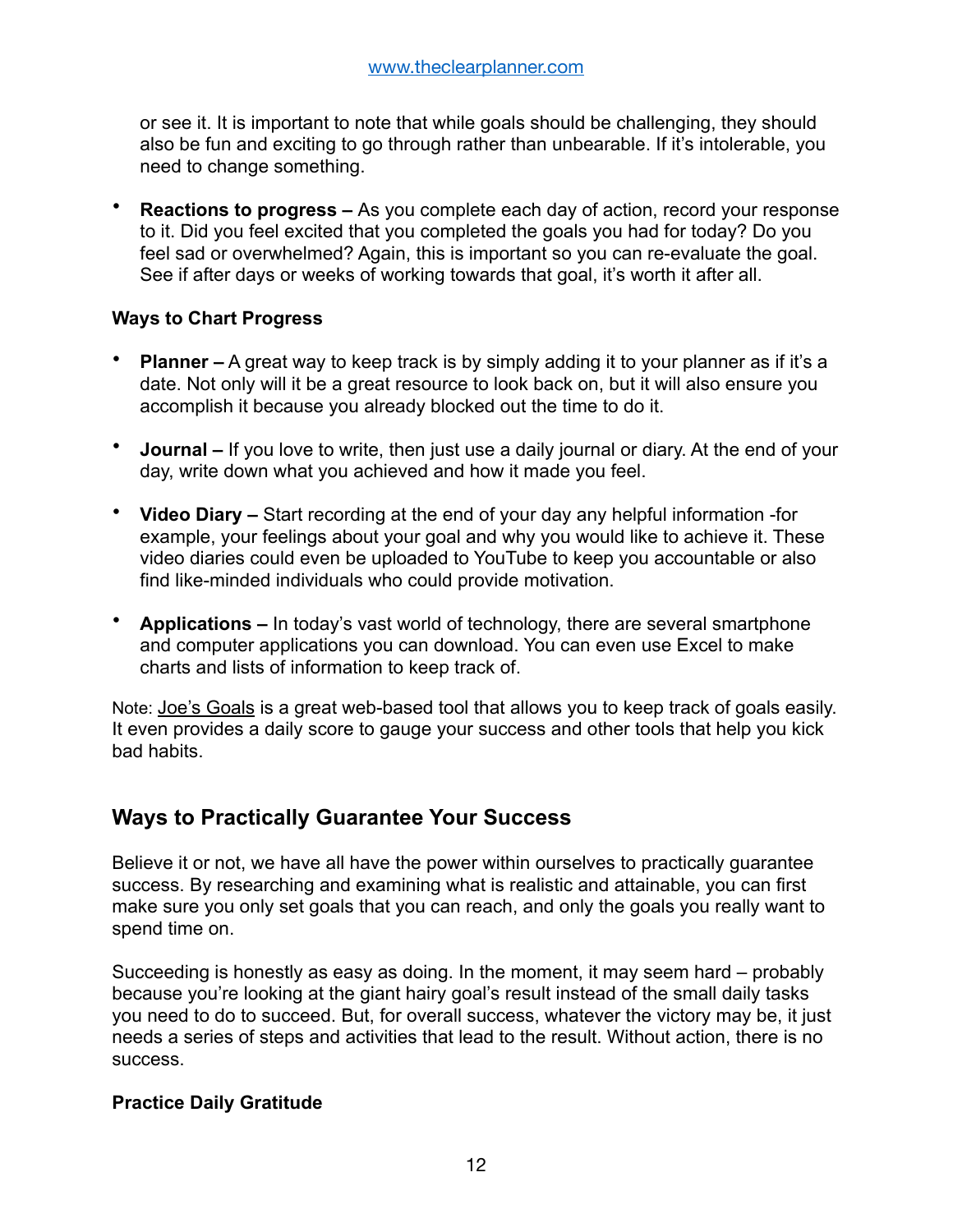It might seem backward, but success starts with gratitude. Practicing gratitude gives you a moment to break away from all the daily stress life brings and just be happy.

Happiness, it turns out, provides determination and motivation. Each morning, use gratitude to start your day off with positivity by thinking of something that you are grateful for right now at this moment. Even if it's only that you can breathe or drink coffee, that is good enough. Your day will be joyful when you are filled with gratitude.

#### **Live with Intention**

Determine what you want out of life and live it with intention. This means to live your life as though you mean it, with purpose and aim, and act like you want something out of it. If you want to achieve this goal, it's time to prove it to yourself.

Realize you are the only one who can change your life and make it happen. Be mindful of your time and create a clear plan of action to achieving your goals. Look deep within yourself and see what needs to be fixed or updated to get you to where you need to be. Maybe your routine needs a change, or just your mindset.

## **Banish Negativity**

Anytime you think of something negative, replace it with positive thoughts. Stop justifying your negativity; stop making excuses; stop trying to rationalize or explain away or make light of something you feel bad or unhappy about.

Wherever possible, remove the negative thing and/or people from your life and replace it with people and things that encourage positivity and growth. The feelings you have inside determine your next actions. And believe it or not, you control your feelings because feelings are reactions, and you are 100 percent in control of your responses.

If you are upset, angry, sad, frustrated, or something else, it is likely your next move isn't going to be a good one. Better to take time to get through it than make decisions at that point.

If you are feeling confused and angry when you try to do something, you will probably not do it as well as if you were happy and excited to do it. Take steps to make sure you change your negative thoughts into positive ones by creating a habit of switching negative thoughts to positive ones (or at least neutral ones).

#### **Keep Track**

Keep track of your goals. Keep track of your plans to achieve those goals. You are your progress and any results as you go along with it. Seeing your goals daily, as well as you the proof of accomplishment, will give you the motivation you need to keep going.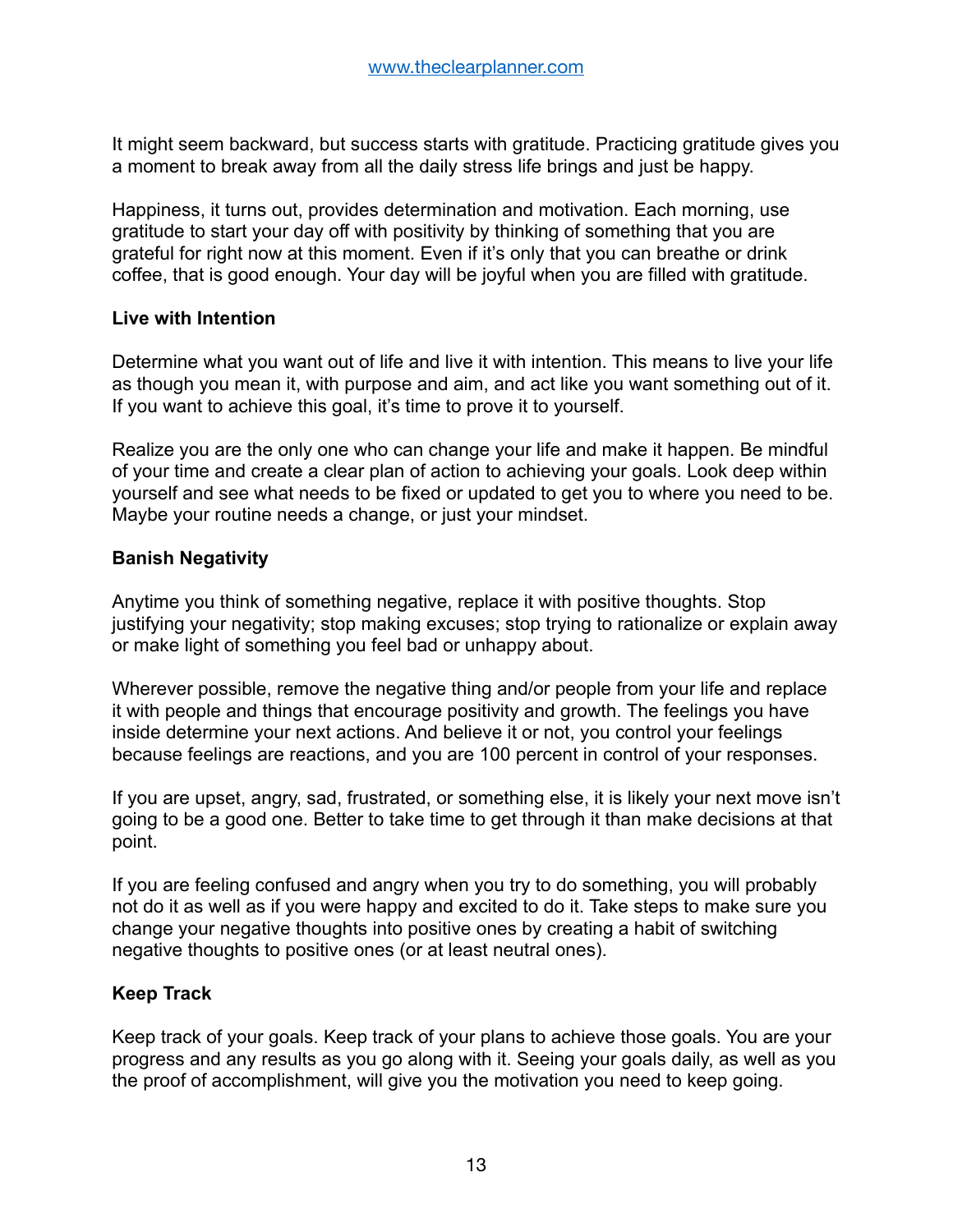Make sure this information is readily available and something you will see and/or will read each day. For example, train yourself to look at your diary or planner every day at certain times. Anything with a thought-out plan with steps to achieve it will see success.

# **Getting Started**

Now that we've looked at the importance of goal setting and how to do it, it's time to get started. The only thing left to do is to act. Remember that action is essential with any goal to ensure it comes to fruition. Take control of your life and start setting goals.

## **Dream Big**

If you could do, have, or be anything, what would it be? Don't let others cloud your judgment if you have a passion to go after it. Ask yourself what activities give you the highest sense of purpose and feelings of wellbeing. Once you answer these questions, figure out how you can do more of those activities. Life is about doing and being what you love.

## **Make Changes**

How have your thoughts and habits directed and affected the life you have right now? What do you need to do or change to get on the path to reaching your goals? Making changes in your life is healthy. It might be scary at first, but usually, a change is happening because it needs to happen. How can these changes help you reach your goals?

## **Make Sacrifices**

What are you willing to give up so you can be successful in achieving those goals? Start giving those things up today. For example, if one of your goals is to graduate college with a 4.0 GPA, you are going to have to give up a lot of social time and activities to study.

Make sure your sacrifices are worth the reward that you are reaching for the end. No goal achieved is made without sacrifices. Giving up a little partying is beneficial in making good grades. But, giving up time with your child might be going too far. Be realistic and make sure each sacrifice you make is worthwhile.

## **Take Action**

Get moving and doing on the actions you've set up in your calendar. What actions do you need to take now, immediately, to get started?

This has been stated before but needs to be repeated – a goal that you want to achieve, no matter what the goal is, requires action.